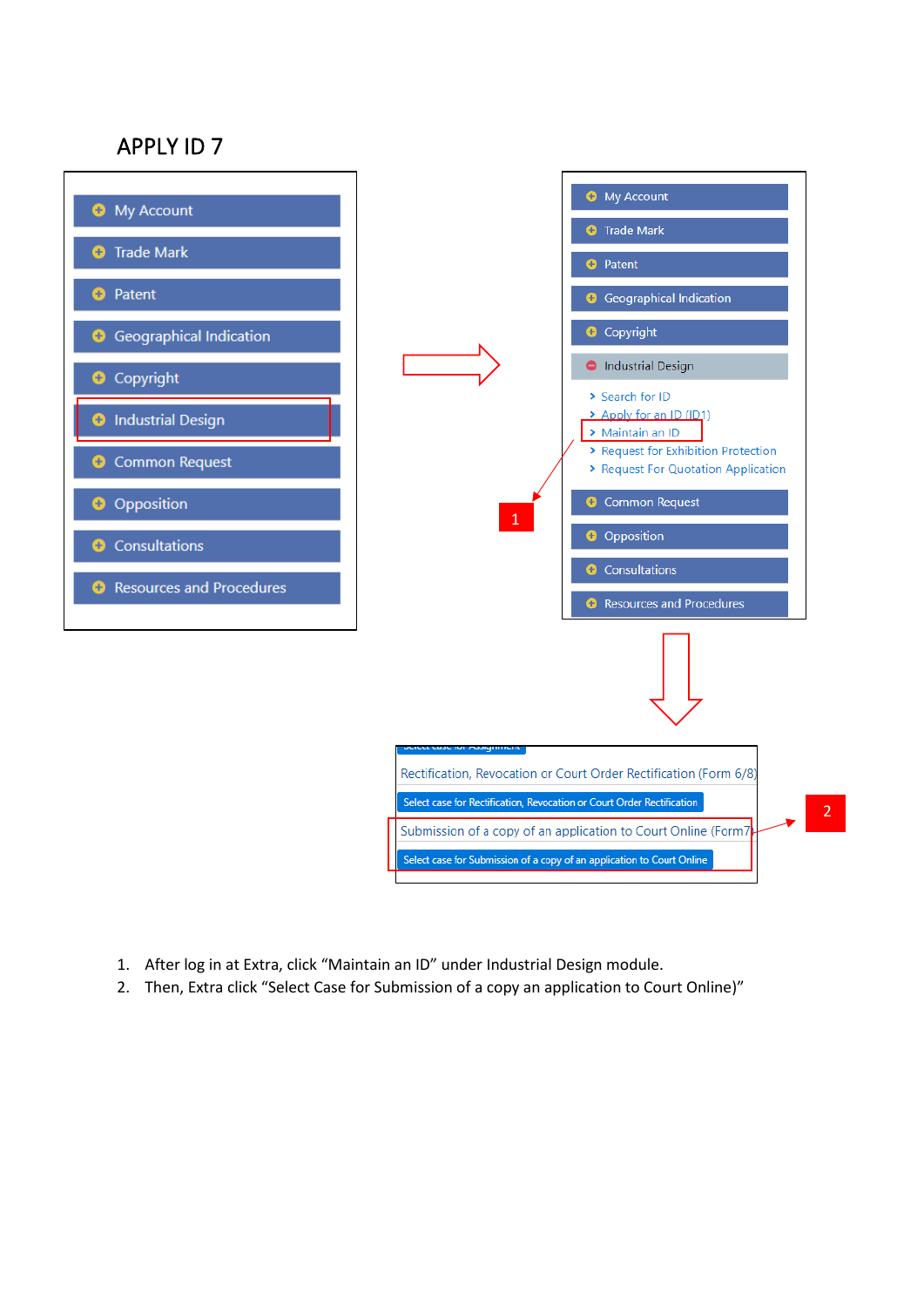| INBOX                                                                                                                                                          |                                    |                                                               |  |  |
|----------------------------------------------------------------------------------------------------------------------------------------------------------------|------------------------------------|---------------------------------------------------------------|--|--|
| Enter your application number or title to perform a simple search<br>For a more advanced search select the link below and more criteria will be made available |                                    | Enter application number e.g.<br>169088, you can use comma to |  |  |
| Search Criteria                                                                                                                                                |                                    | search for multiple cases<br>1500 characters max.             |  |  |
| <b>Application Number</b>                                                                                                                                      |                                    |                                                               |  |  |
| <b>Article Name</b>                                                                                                                                            |                                    |                                                               |  |  |
| Locarno                                                                                                                                                        | Search                             |                                                               |  |  |
|                                                                                                                                                                | Q Search - Clear   Advanced Search |                                                               |  |  |

- 3. This page will be display after Extra click "Select Case for Submission of a copy an application to Court Online)".
- 4. Extra need to enter application number or article name or Locarno.
- 5. Extra also can enter "\*" and system will display all application number that can apply for ID2.

| Search Criteria                 |                                             |                                             |                              |                                |                                |
|---------------------------------|---------------------------------------------|---------------------------------------------|------------------------------|--------------------------------|--------------------------------|
| <b>Application Number</b>       |                                             |                                             |                              |                                |                                |
| <b>Article Name</b>             | kerusi                                      |                                             |                              |                                |                                |
| Locarno                         | Search                                      |                                             |                              |                                |                                |
|                                 | Q Search<br>Clear   Advanced Search         |                                             |                              |                                |                                |
| 24 Industrial Design(s)         |                                             |                                             |                              |                                |                                |
|                                 | $\bigcirc$                                  | 'ic1<br>≂                                   |                              |                                |                                |
| 21-00424-0101<br>kerusi satu    | 21-E0202-0101<br>Product Description Kerusi | 21-E0206-0101<br>Product Description Kerusi | 21-E0252-0101<br>kerusi satu | kerusi satu                    |                                |
| Select                          | Select                                      | Select                                      | Select                       |                                | $6\phantom{1}$                 |
|                                 | <b>In Protection</b>                        |                                             |                              | query generated - 21-E020      |                                |
| 28 21-E0263-0101<br>kerusi satu | 21-E0276-0101<br>Article Name Kerusi        | 28 21-E0306-0101<br>kerusi duaa             | 21-E0326-0101<br>kerusi satu | 2 21-E0328-0101<br>kerusi satu |                                |
| Select                          | Select                                      | Select                                      | Select                       | Select                         |                                |
|                                 |                                             |                                             |                              |                                |                                |
| 21-E0330-0101                   | 231-E0331-0101                              | 21-E0332-0101                               | 21-E0344-0101                | <b>B</b> 21-E0364-0101         | $\star$ Clase $\bullet$ Select |
|                                 |                                             |                                             |                              |                                |                                |

6. Extra click Select button to select the application number.

| <b>INBOX &gt; SUBMISSION OF A COPY OF AN APPLICATION TO COURT ONLINE (FORM7)</b><br>Logout |                                                                                                                                                                                                                                                                                                                                                                                                            |                               |  |  |  |
|--------------------------------------------------------------------------------------------|------------------------------------------------------------------------------------------------------------------------------------------------------------------------------------------------------------------------------------------------------------------------------------------------------------------------------------------------------------------------------------------------------------|-------------------------------|--|--|--|
| <b>Client Reference</b>                                                                    |                                                                                                                                                                                                                                                                                                                                                                                                            |                               |  |  |  |
| Case Selected                                                                              |                                                                                                                                                                                                                                                                                                                                                                                                            |                               |  |  |  |
| <b>Case Selected</b>                                                                       | 21-E0254-0101<br>kerusi satu                                                                                                                                                                                                                                                                                                                                                                               |                               |  |  |  |
| <b>Applicant's Information &amp; Details</b>                                               |                                                                                                                                                                                                                                                                                                                                                                                                            |                               |  |  |  |
| Identity                                                                                   | Identify who the applicant is for this application. If you or your organisation are the applicant then select that you are applying in your own right, if not then you are acting as an agent.<br>Select whether you're acting for your own right, as an agent or as a legal representative, where appropriate addresses will be populated accordingly.<br>I am acting : O In my own right O As an Agent . |                               |  |  |  |
| <b>Supporting Documents</b>                                                                |                                                                                                                                                                                                                                                                                                                                                                                                            |                               |  |  |  |
| <b>Supporting Documents</b>                                                                | Provide:<br>Application to the Court<br>- ID10 (if applied by agent)<br>O Add                                                                                                                                                                                                                                                                                                                              |                               |  |  |  |
| Declaration                                                                                |                                                                                                                                                                                                                                                                                                                                                                                                            | Digicert Signature            |  |  |  |
| <b>Declaration</b>                                                                         | □ I do solemnly and sincerely declare that the contents of this form are true and i make this solemn declaration conscientiously believing the same to be true.<br>ò.                                                                                                                                                                                                                                      | $\mathsf{ID}$                 |  |  |  |
|                                                                                            | Unit 1-7, Aras Bawah, Tower B, Menara UOA Bangsar, No. 5, Jalan Bangsar Utama 1, 59000 Kuala Lumpur. Telephone / Fax: +603-2299 8400 / +603-2299 8989<br>www.myipo.gov.my . e-mail: pttechsupport@myipo.gov.my (Patent), tmtechsupport@myipo.gov.my (Trademark), idtechsupport@myipo.gov.my (Industrial Design).                                                                                           | PIN                           |  |  |  |
|                                                                                            | Usage   Privacy Statement   Copyright Notice   Security Policy @ Copyright - The Official Portal of Intellectual Property Corporation of Malaysia                                                                                                                                                                                                                                                          |                               |  |  |  |
|                                                                                            |                                                                                                                                                                                                                                                                                                                                                                                                            | <mark>≭ Close</mark> → Submit |  |  |  |

7. The page as show above will be display.